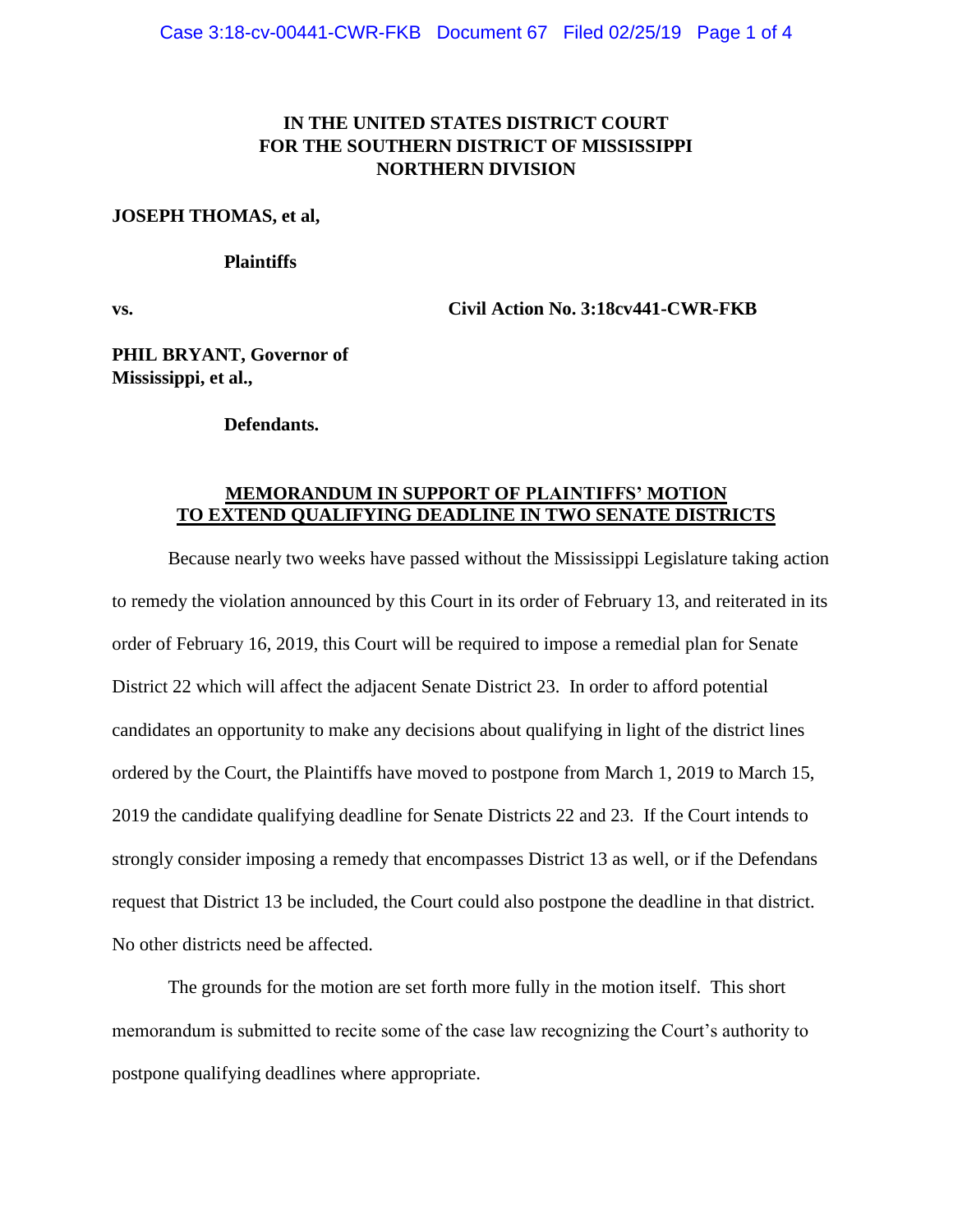#### Case 3:18-cv-00441-CWR-FKB Document 67 Filed 02/25/19 Page 2 of 4

Although the qualifying deadline should be maintained if possible, *see Smith v. Clark*, 189 F.Supp.2d 529, 535 (S.D. Miss. 2002) (three-judge court), this Court has the discretion to postpone a qualifying deadline in order to implement a lawful remedy. In *Seamon v. Upham*, 536 F. Supp. 931, 936-938 (E.D. Tex. 1982) (three-judge court), the district court postponed the qualifying deadline twice in order to implement a remedial election plan. The Supreme Court subsequently vacated the remedial plan on the merits, but nevertheless gave the district court the option on remand of moving forward under that's same remedial plan and that same schedule (including the postponed qualifying deadlines) in light of the exigencies posed by the upcoming election. 456 U.S. 37, 44 (1982).

In an earlier Mississippi legislative redistricting case with Constitutional and Voting Rights Act claims, the three-judge court postponed the qualifying deadline *statewide* in both houses of the legislature for a significant period of time so that the deadline fell only 36 days before the primary election rather than the nearly two months then provided by state law. Specifically, on July 15, 2019, the Court suspended the July 19 qualifying deadline. On August 2, the Court reset the qualifying deadline for August 12 for the September 17 primary and the November 5 general elections. *Watkins v. Mabus,* 771 F.Supp. 789, 793, 797 (S.D. Miss. 1991) (three-judge court). The Court's action there demonstrates that federal courts have the authority and flexibility to postpone qualifying deadlines where appropriate, and that state election officials can manage to hold elections even where the qualifying deadlines are five weeks from the primary.

By contrast to the *Watkins* case, the Plaintiffs here suggest postponement of the qualifying deadline for a short period of time in only two districts in one house rather than

2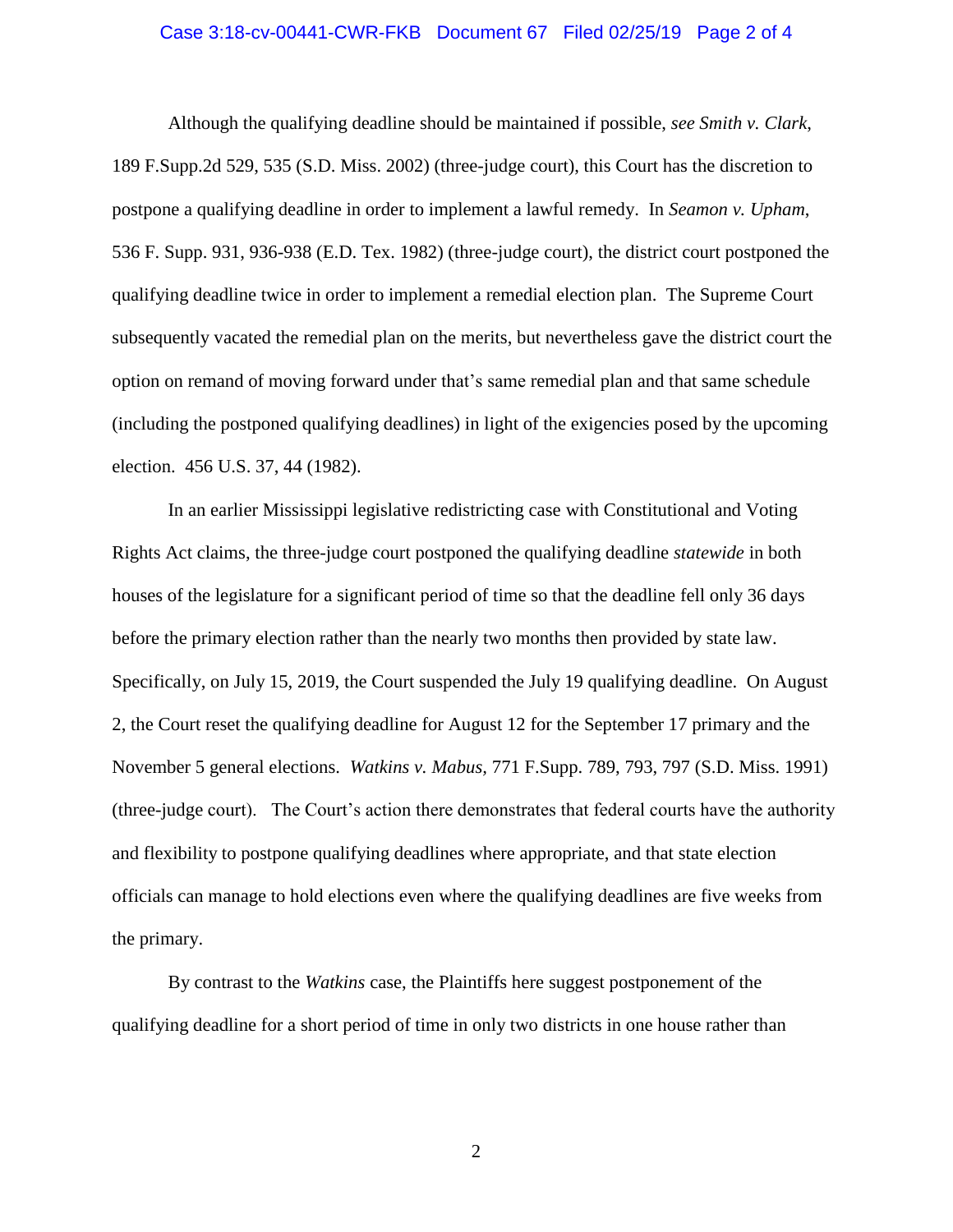statewide in two houses such that several months will still remain between the qualifying

deadline in those two districts and the primary election.

BETH L. ORLANSKY, MSB 3938 MISSISSIPPI CENTER FOR JUSTICE P.O. Box 1023 Jackson, MS 39205-1023 (601) 352-2269 [borlansky@mscenterforjustice.org](mailto:borlansky@mscenterforjustice.org)

KRISTEN CLARKE JON GREENBAUM EZRA D. ROSENBERG ARUSHA GORDON POOJA CHAUDHURI LAWYERS'COMMITTEE FOR CIVIL RIGHTS UNDER LAW 1401 New York Ave., NW, Suite 400 Washington, D.C. 20005 (202) 662-8600 [erosenberg@lawyerscommittee.org](mailto:erosenberg@lawyerscommittee.org) [agordon@lawyerscommittee.org](mailto:agordon@lawyerscommittee.org) *Admitted Pro Hac Vice*

February 25, 2019, Respectfully submitted,

*s/ Robert B. McDuff* ROBERT B. MCDUFF, MSB 2532 767 North Congress Street Jackson, MS 39202 (601) 969-0802 [rbm@mcdufflaw.com](mailto:rbm@mcdufflaw.com)

ELLIS TURNAGE, MSB 8131 TURNAGE LAW OFFICE 108 N. Pearman Ave Cleveland, MS 38732 (662) 843-2811 [eturnage@etlawms.com](mailto:eturnage@etlawms.com)

PETER KRAUS CHARLES SIEGEL CAITLYN SILHAN WATERS KRAUS 3141 Hood Street, Suite 700 Dallas, TX 75219 (214) 357-6244 [pkraus@waterskraus.com](mailto:pkraus@waterskraus.com) [csiegel@waterskraus.com](mailto:csiegel@waterskraus.com) [csilhan@waterskraus.com](mailto:csilhan@waterskraus.com) *Admitted Pro Hac Vice*

*Attorneys for Plaintiffs*